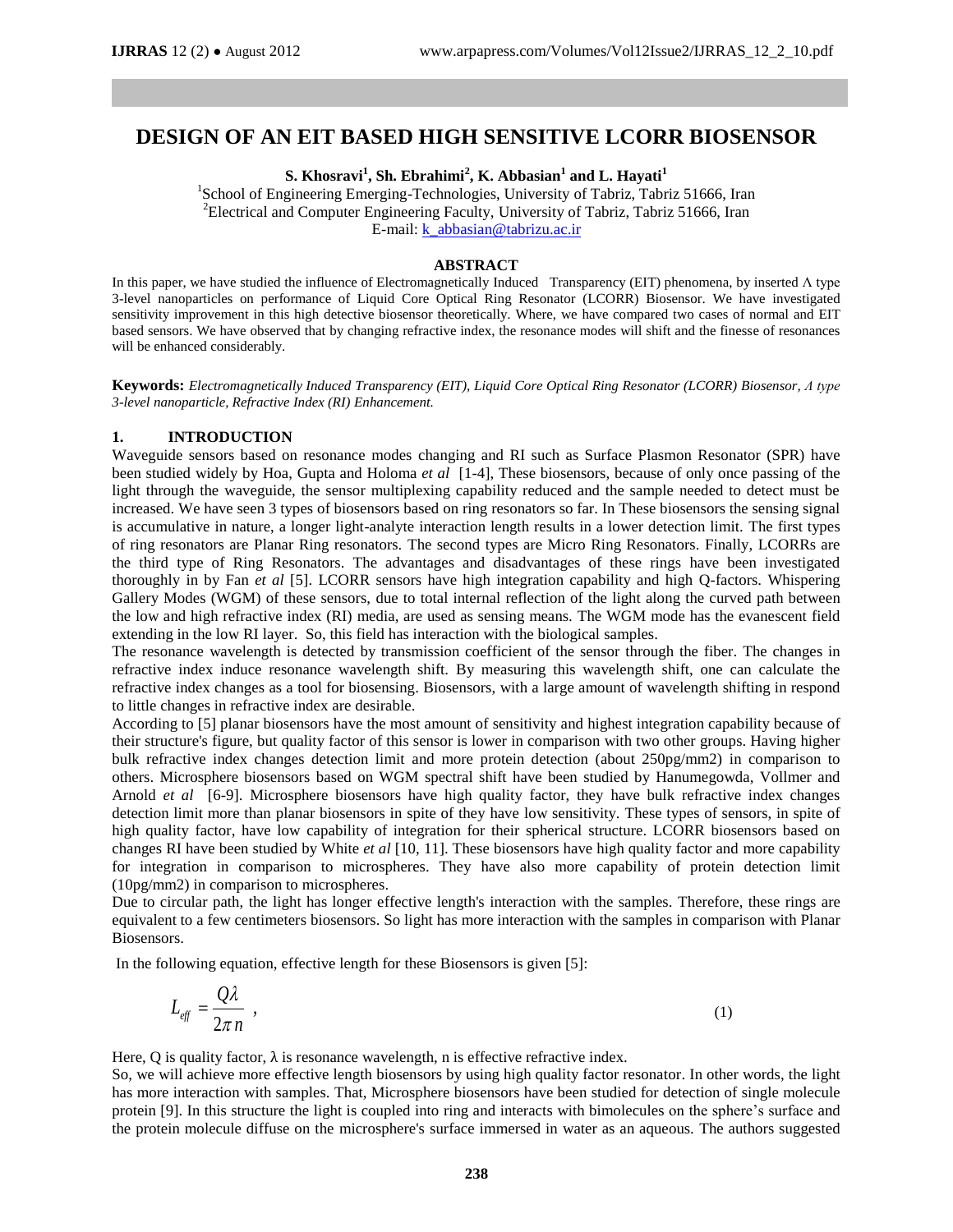that with taking the protein on the equator of microsphere, sensitivity will be improved, because of their configuration. Hence, we have limitation for reduction of the size.

Also Zhu *et al* [12] have studied LCORR biosensors for detecting bovine serum albumin (BSA) based on changes of refractive index because of the existence of bimolecules.

Injection Λ type 3 levels nanoparticles in displacement sensors have been studied by Yadipour *et al* [13] to achieve high resolution. Authors proposed a new structure which can measure the wavelength in the nm range. In their proposed structure the light coupled to a ring by an optical fiber.

Having used EIT phenomena, they produce a transparency window that the light in this window can be transmitted with lowest losses, because the losses in this window are near zero.

In this article, we used EIT to enhance the sensitivity of the proposed LCORR biosensor, which have composed of three following sections.

## **2. THEORETICAL BACKGROUND**

The proposed LCORR biosensor with three layers has been illustrated In Fig.1. The first layer is air which has surrounded the LCORR. The second layer is glass with high refractive index (RI) in compared with two other layers. The third layer consist samples as aqueous. The electrical field has a Gaussian distribution. Most of the light has been confined in the second layer due to its high RI. Therefore, only the evanescent field interacts with the biological sample.

The optical pulse with central wavelength of 960.8 nm has been coupled into the ring from the fiber. Resonant modes of the ring resonator have been demonstrated in the transmission spectra as dips in it.

We have inserted  $\Lambda$  type 3-level nanoparticles in the second layer. The probe and control fields has been applied to atomic transitions  $|a\rangle - b\rangle$  and  $|a\rangle - c\rangle$ , respectively as shown in Fig. 1. The control field intensity is very higher than the probe field intensity. Also, other conditions of the EIT phenomenon have been provided. Then, the probe field can transmit with negligible absorption, in other words we have produced a transparent environment.

With inserting nanoparticles in the second rejoin of biosensor we have changed the refractive index in mentioned layer and resonance condition.

Now we are going to investigate theoretically the influence of nanoparticles on LCORR biosensor's performance.



*Figure 1.The proposed LCORR biosensor with inserted nanoparticles. Inner radius of LCORR: 128.38 µm. Wall thickness of LCORR: 2.6µm. Refractive indices: n1=1, n2=1.45, n3=1.33, Wavelength: 960.797 nm*.

The Hamiltonian for the 3 level nanoparticle can be described as following: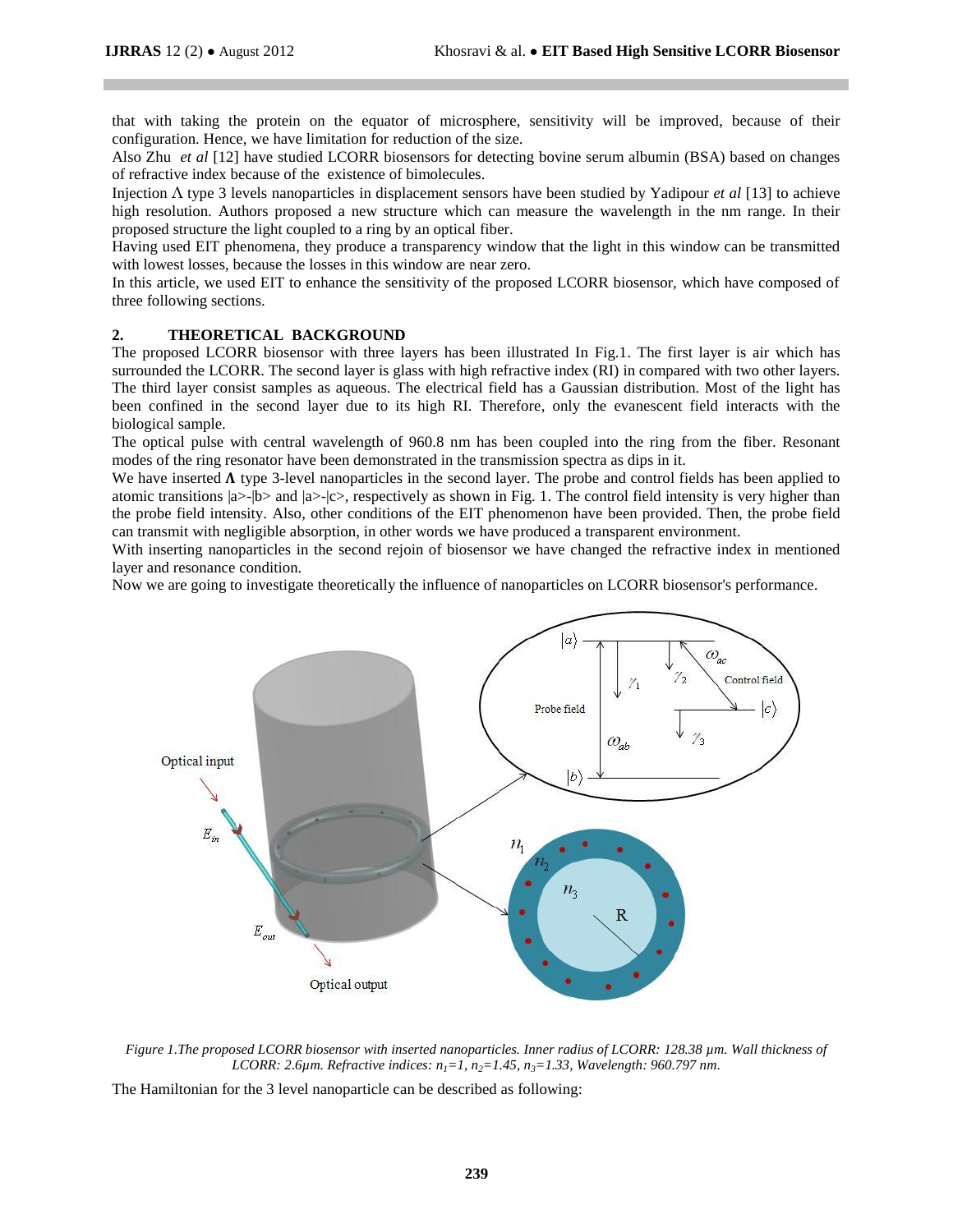$$
H = \begin{bmatrix} \hbar \omega_a & \frac{\wp_{ab} \varepsilon}{2} e^{-i \nu} & \frac{\hbar}{2} \Omega_\mu e^{-i \phi_\mu} e^{-i \nu_\mu t} \\ -\frac{\wp_{ab} \varepsilon}{2} e^{i \nu} & \hbar \omega_b & 0 \\ \frac{\hbar}{2} \Omega_\mu e^{i \phi_\mu} e^{i \nu_\mu t} & 0 & \hbar \omega_c \end{bmatrix},
$$
\n(2)

Where  $\omega_a, \omega_b, \omega_c, \wp_{ab}, \varepsilon, \nu, \nu_u, \phi_\mu$  and  $\Omega_\mu$  are frequencies corresponding to three levels, decay rate between levels  $|a\rangle$  and  $|b\rangle$ , amplitude of the control field, probe field frequency, control field frequency, control field phase and Rabbi's frequency of the control field respectively.

Using density matrix method we have achieved these equations for susceptibility [14]:

$$
\chi = \frac{N_a |\wp_{ab}|^2 \Delta}{\varepsilon_0 \hbar Z} \Big[ \gamma_3 (\gamma_1 + \gamma_3) + \Big( \Delta^2 - \gamma_1 \gamma_3 - \Omega_\mu^2 / 4 \Big) \Big],
$$
  
\n
$$
\chi = \frac{N_a |\wp_{ab}|^2}{\varepsilon_0 \hbar Z} \Big[ \Delta^2 (\gamma_1 + \gamma_3) - \gamma_3 \Big( \Delta^2 - \gamma_1 \gamma_3 - \Omega_\mu^2 / 4 \Big) \Big],
$$
\n(3)

Where, N<sub>a</sub> is the density of inserted nanoparticles and Z is given by following equation [14]:  
\n
$$
Z = (\Delta^2 - \gamma_1 \gamma_3 - \Omega_\mu^2 / 4)^2 + \Delta^2 (\gamma_1 + \gamma_3)^2,
$$
\n(4)

Using the relationship between the susceptibility absorption and refractive index we have following equations [13]:

$$
\alpha = \frac{\kappa}{2} \chi^{\dagger} , \quad \delta \mathbf{n} = \mathbf{n} \frac{\chi}{2} , \tag{5}
$$

Here, the real part referred to change of refractive index and the imaginary part referred to losses. In Fig 2, the real part and imaginary part of susceptibility have been shown. In fact with EIT condition, we have produced a transparent window that losses are zero in it. We can manage resolution with control field.



*Figure 2. Real part and Imaginary part of susceptibility versus wavelength (m).*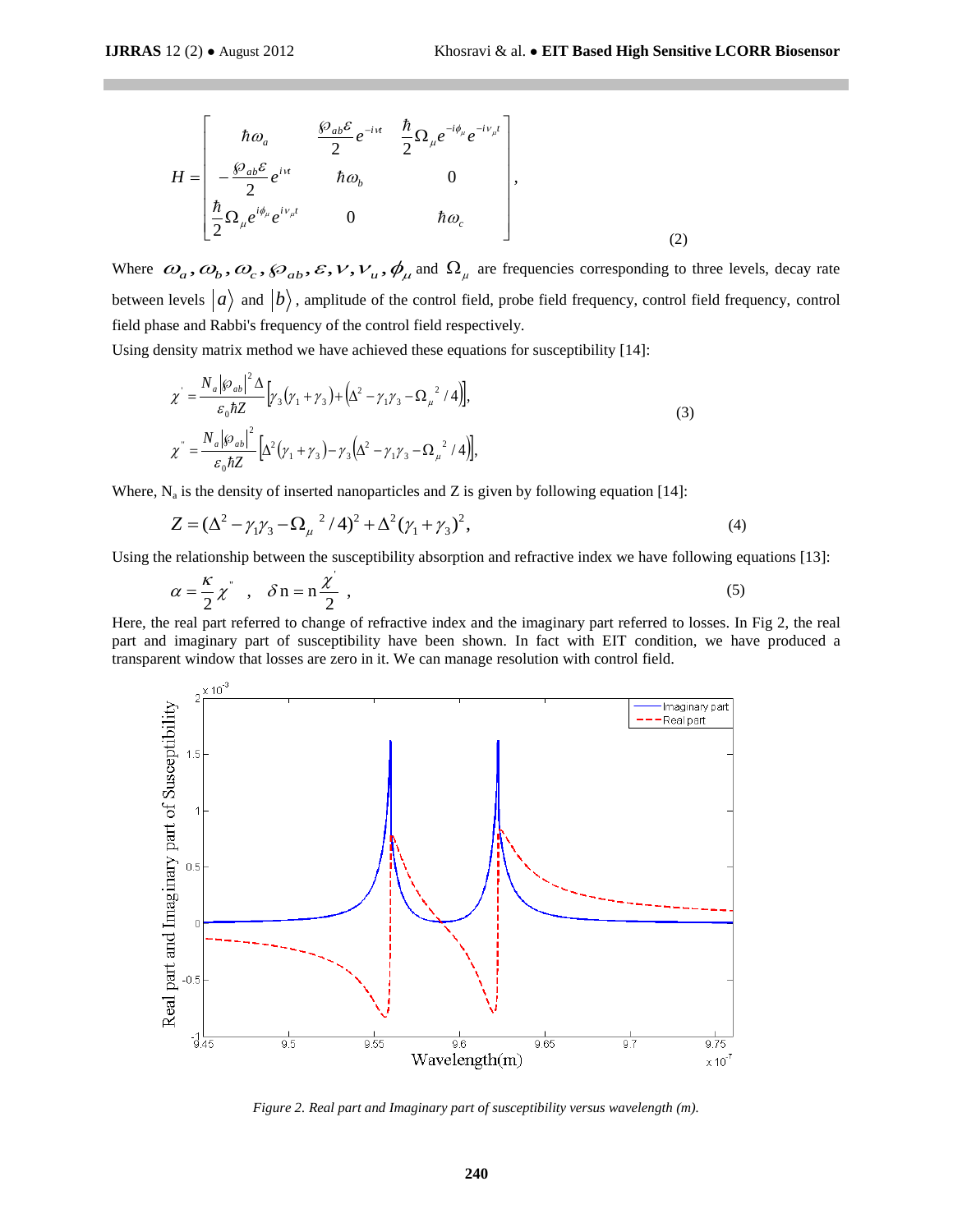The speed of pulse carried energy by propagation along the ring known as group velocity  $(v_{\nu})$  given by [15].

$$
v_g = \frac{d\omega}{d\beta},\tag{6}
$$

$$
v_g = \frac{d\omega}{d\beta} = \frac{d\lambda}{d\beta}\frac{d\omega}{d\lambda} = \frac{d\lambda}{d\beta}\frac{d}{d\lambda}\left(\frac{2\pi c}{\lambda}\right) = -\frac{2\pi c}{\lambda^2}\frac{d\lambda}{d\beta},\tag{7}
$$

$$
\beta = k n_{\text{eff}} = 2\pi n_{\text{eff}} / \lambda \,, \tag{8}
$$

Then by using above equations, we can get

$$
\frac{d\beta}{d\lambda} = \frac{2\pi}{\lambda} \frac{dn_{\text{eff}}}{d\lambda} - \frac{2\pi n_{\text{eff}}}{\lambda^2},\tag{9}
$$

Thus group velocity can be given as:

$$
v_g = \frac{c}{n_{\text{eff}}} \frac{dn_{\text{eff}}}{d\lambda},\tag{10}
$$

By increasing control field's strength, RI changing versus wavelength or dispersion will be slow according to Eq.(10). Then group velocity will be increased. So, the resonant frequency or mode of the ring will be increased. Thus the resolution will be improved, which will be studied In the next section by biosensor's parameters.

### **3. BIOSENSOR'S PARAMETERS**

 $\pi$ 

One of the most important concerns in biosensor is its sensitivity. LCORR biosensors work based on refractive index's changing of the sample and RI differences between layers, where sensitivity described as shifting of resonance wavelength due to change of refractive index. Change of refractive index in third layer of biosensor, changes the resonance condition, therefore the resonance wavelength will be shifted. For LCORR biosensors sensitivity has been introduced as [12]:

$$
S = \left(\frac{\delta \lambda}{\delta n_3}\right) \approx \frac{2\pi R}{l} \eta_3 \approx \frac{\lambda}{n_2} \eta_3,
$$
\n(11)

Where, δλ is resonance wavelength changing due to refractive index changing in the third layer known as sample. R is the internal radius of LCORR and  $\eta_3$  is the fraction of light surrounded in the third layer that samples are in it and *l* is:

$$
l = 2\pi n_2 R / \lambda \tag{12}
$$

Where,  $n_2$  is the refractive index of the second layer which we have injected by impurities. where,  $n_2$  is the refractive matex of the second ray<br>And  $n_3$  can be introduced as [12]:<br> $2\pi h \times \int_{0}^{\pi} \varepsilon_0 \varepsilon_3 |E_0|^2 e^{-(R-r)/L} r dr$ 

an be introduced as [12]:  
\n
$$
\eta_3 = \frac{2\pi h \times \int_0^{\pi} \varepsilon_0 \varepsilon_3 |E_0|^2 \cdot e^{-(R-r)/L} r dr}{\int \varepsilon_0 \varepsilon(r) \cdot |E(r)| dV} \approx \frac{2\pi R h \varepsilon_0 n_3 |E_0|^2 L}{\int \varepsilon_0 \varepsilon(r) \cdot |E(r)|^2 dV},
$$
\n(13)

Where, h is an arbitrary length of the LCORR longitude. We have calculated the denominator by assuming electric field E(r) with a Gaussian distribution in the ring and integration has been done over whole space. The electric field decays exponentially with this decay constant [12]:

$$
L = \frac{\lambda}{4\pi} \frac{1}{\sqrt{n_2^2 - n_3^2}} \quad , \tag{14}
$$

As we know, if the electric field has lower decay rate, interaction between samples and light will be weaker.

Temperature and pressure induce noise in these structures. However, in this structure we have considered thickness of the second layer equal with  $2.6\mu$ m, to be able to ignore the temperature noise [5].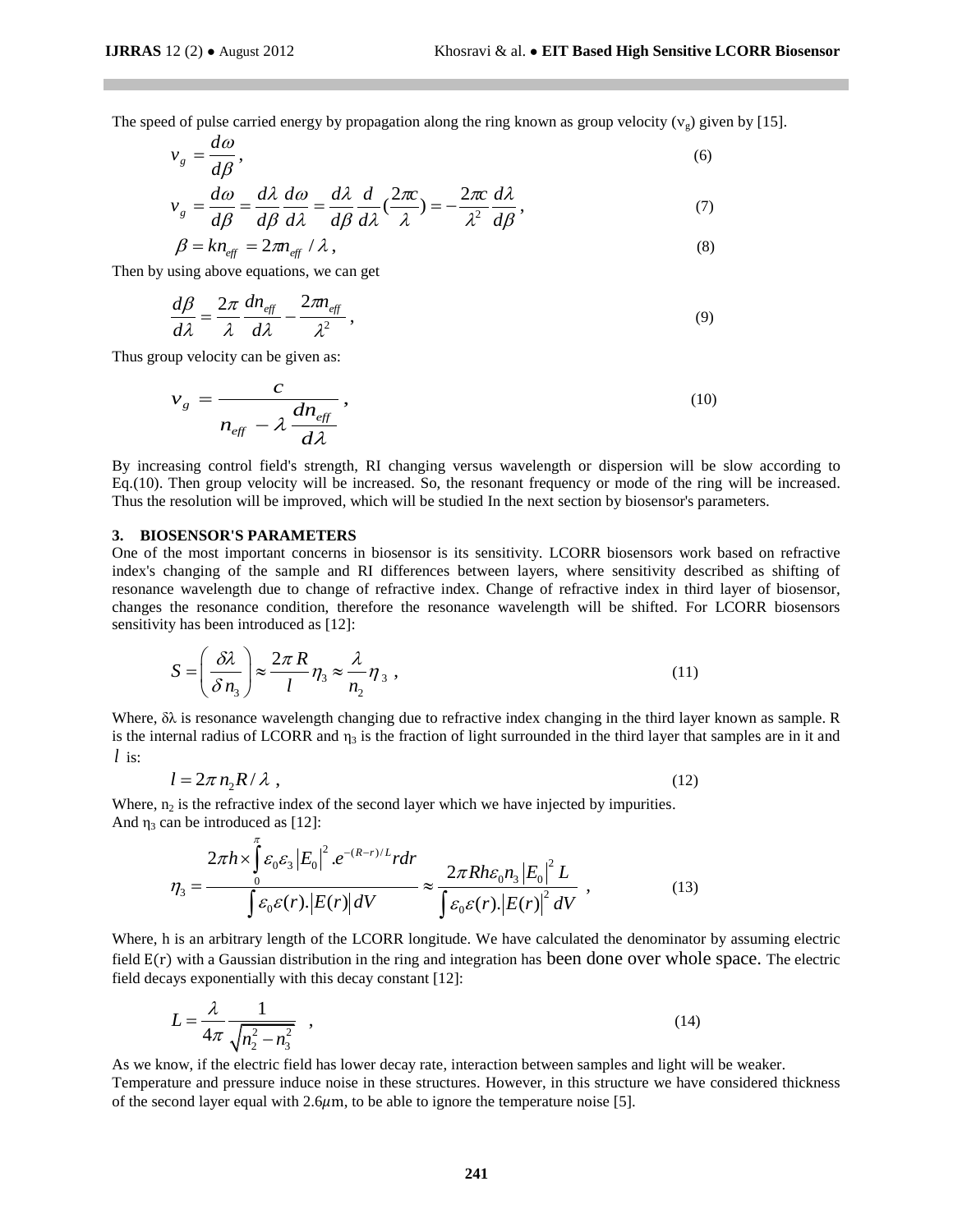WGM spectral shift versus RI changes for EIT condition and Normal condition have been shown in Fig.3. As one can observe slope line for EIT condition is greater than normal case, so sensitivity has been enhanced.



*Figure 3. WGM spectral shift versus RI changes for normal and EIT conditions with 1.9083 (nm/RIU) and 8.6764 (nm/RI) slopes, respectively.*

According to light propagation in linear and isotropic media, the following transmission coefficient is obtained to study interaction between the field and the material.

$$
\frac{E_{out}}{E_{in}} = \frac{1 - \gamma - e^{\frac{\alpha L}{2}} e^{j\beta L} \sqrt{(1 - \gamma)(1 - K)}}{\sqrt{(1 - \gamma)(1 - K)} - e^{\frac{\alpha L}{2}} e^{j\beta L}},
$$
\n(15)

Where, γ, Κ, α and β are Coupler's loss, the coupling coefficient, the ring (and fiber) loss coefficient and wave propagation vector, respectively. The appeared *L* parameter is the peripheral length of the ring resonator.

Transmission coefficient for Normal case and EIT condition has been illustrated by Fig.4.